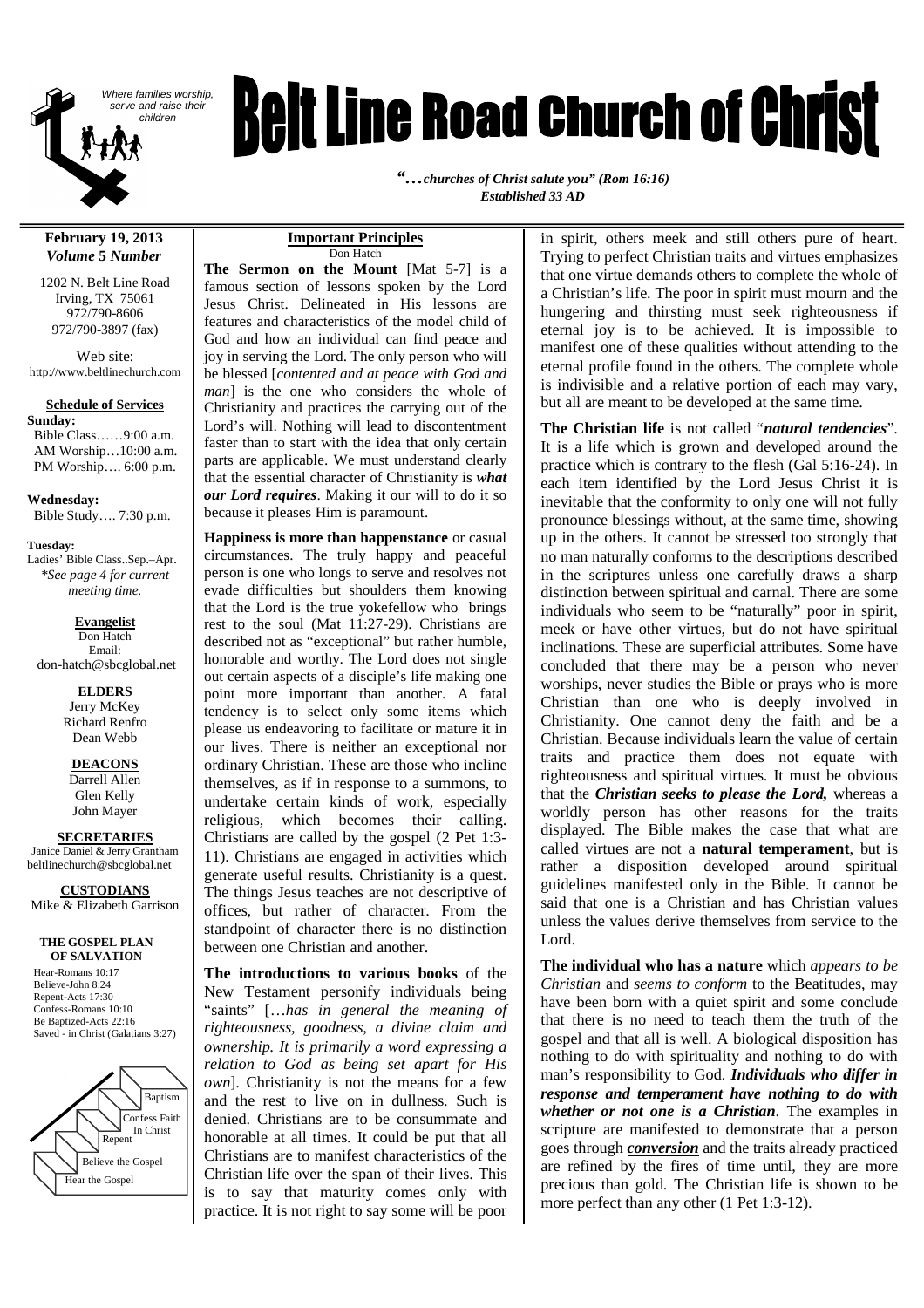#### **FAMILY CARE A Message from Our Shepherds**

Just about every TV/RADIO news and newspaper report tells us about challenges presently before us, and those facing us in the future. We need to follow the path and attitude that Joshua advised, and keep the choice he and his family chose.

Josh 24:15. ."And if it seem evil unto you to serve the LORD, choose you this day whom ye will serve; whether the gods which your fathers served that were on the other side of the flood, or the gods of the Amorites, in whose land ye dwell: but as for me and my house, we will serve the LORD."

It seems the people of old faced some of the same situations we are challenged with today. Only a few among many people chose to serve God. Joshua and his family didn't choose to be like others about them. He took a firm stand and said "as for me and my house, we will serve the LORD. We must follow this good example!

We grow stronger when we are challenged, when things are difficult, and when we do not surrender to demanding situations. When we are faced with family or financial problems, illness, work assignments or any condition that requires us to take a stand and face reality, we become stronger, and Christians also grow stronger in their trust and faith in God. We have no one else to look to for strength and courage to guide us through trying times except our God. He is faithful to us, and He will never leave us nor forsake us. If there is a separation between us and God, we are the ones that move away from God and cause it.

Our Father in Heaven knows all about us; the Bible tells us that He counts the hairs on our heads (Matthew 10:30). We should never doubt that God is aware of all the daily issues with which we are faced. Most family fathers are pleased to see their children rise to any occasion. Our Father in Heaven is pleased whenever his children rise and face difficult situations and stand uprightly to the challenges of life on a daily basis. We must not give up and take the easy way out, ever!

If we accept our challenges and do our very best, we know that Our God will be pleased with us. When we do His will, keep His commandments, we can know that we have met the ultimate challenge in this world. "But he knoweth the way that I take: when he hath tried me, I shall come forth as gold" (Job 23:10).

Do not forsake the assembling of yourselves together when the saints meet! Everyone has a place at Belt Line, everyone that possibly can should be in attendance. "Have a great week serving God". Keep praying for our sick and shut-ins!

#### **Dean Webb**

"…let us draw near with a true heart in fullness of faith, having our hearts sprinkled from an evil conscience: and having our body washed with pure water, let us hold fast the confession of our hope that it waver not; for he is faithful that promised: and let us consider one another to provoke unto love and good works; not forsaking our own assembling together, as the custom of some is, but exhorting one another; and so much the more, as ye see the day drawing nigh" (Heb 10:23-25).

#### **Books That Can Be Useful**

**Often individuals ask about places to obtain good materials** for Bible study. In the late 1970's Apologetic Press began to produce materials to give Christians and the world information scripturally sound and scientifically accurate. Years have come and gone. Apologetic Press has met and exceeded all expectations. This non-profit organization took the steps to fulfill all government requirements and began producing sound materials. In 1985 a building was custombuilt and became their headquarters in Montgomery, AL.

**In 1981 Apologetic Press published a monthly** journal of Christian Evidences which became the booklet named "**Reason & Revelation**. The topics included identified numerous subjects which Christian Evidences could fortify the faith of our brotherhood. In it evolution was demonstrated to be false teaching, the deity of Christ was upheld and the Bible was shown to be true and faithful. Typically each issue featured long and short articles. Current issues and back issues were made available. A bound volume is produced each year. There is an up-to-date list on their Website (apologeticpress.org).

**In the1990's the publication of** "**Discovery**", a monthly magazine with scripture and science for children was started. Articles are aimed primarily at children in the  $4<sup>th</sup>$  through  $6<sup>th</sup>$ grades. Kyle Butt and Eric Lyons serve as co-editors. The art work is fabulous and the written material is timely and sound. There are lessons from the Bible and nature. Animals, plants, planets and natural phenomena are found in each issue. A wide range of materials covered demonstrate the importance of Christian Evidences. A friendly mole, "**Digger Doug**", provides answers for the children. There are puzzles, word searches and other exercises which reinforce teachings. Children love this magazine. Bound volumes of this can be purchased each year in January.

**Other materials are published with numerous** high-quality, inexpensively priced books. There are vital materials for all ages. From learning to read to the advanced reader there are unique books suited for every age. Teen classroom curricula and other means have met the needs of the church. Adults have books in general Christian evidences, culture war issues and other materials where God is upheld and exalted. There are a host of other volumes which give a steadfast assurance of the value of Christianity and Christ's church.

**There is an extensive listing of tracts** on Christian apologetics and Christian evidences, as well as general Bible topics. These can be used for tract racks and personal work. They have videos, CDs and other materials which can be useful in community outreach programs or employed as handouts for Bible classes. These can be ordered individually or in larger numbers. A sample pack includes one of each tract that is available for purchase.

**You will find that these brethren** seek to be faithful to the Bible, dedicated to uphold Christianity, believe in the Almighty Creator, that the 66 books of the Bible are fully verbally inspired by God, are inerrant and the complete guide for moral and religious conduct. I believe you will find these resources useful for personal study. **Don Hatch**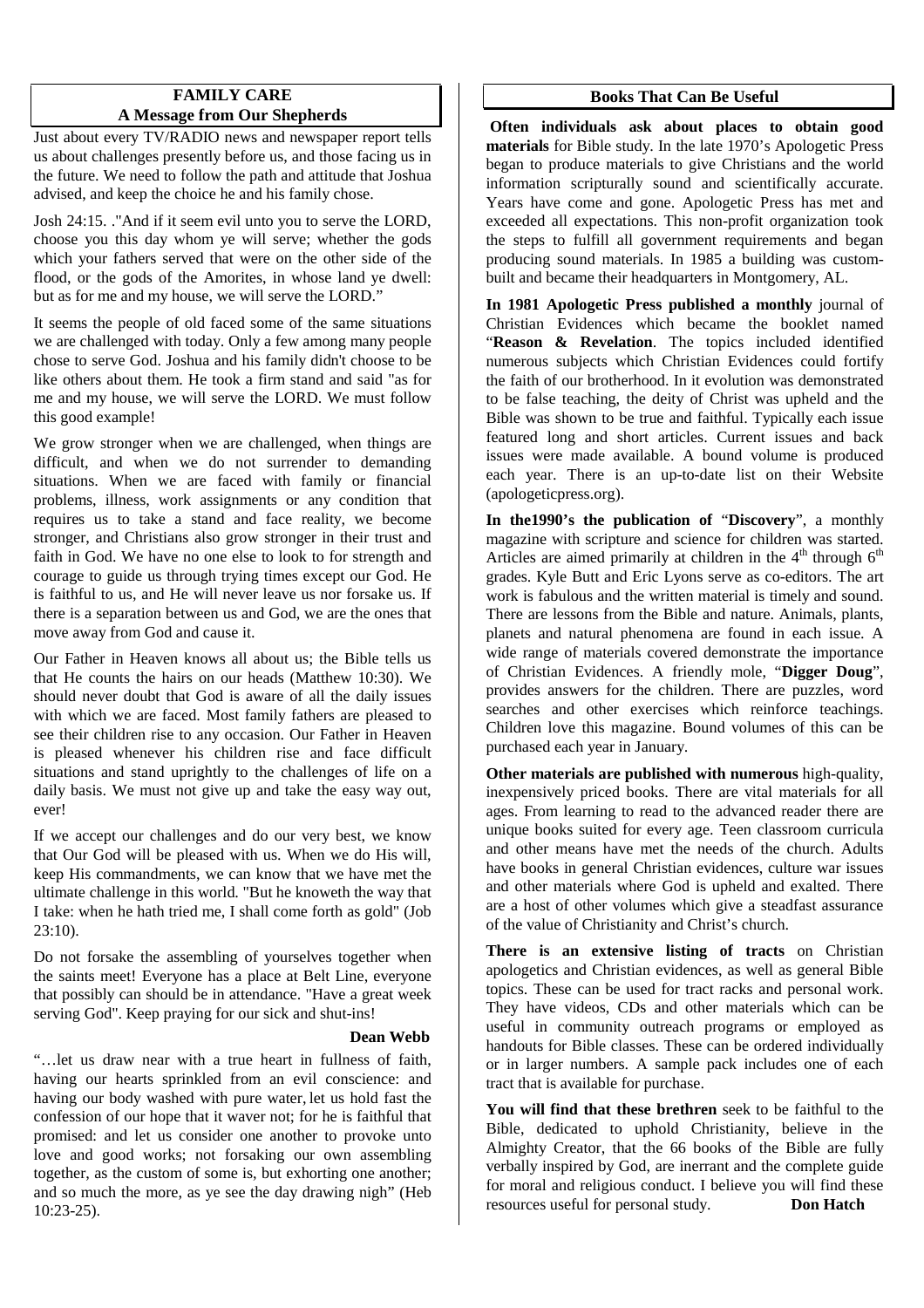## **Family News:**

#### **GREETER ASSIGNMENTS February 24, 2013**

*Front foyer:* Fay Yeldell & Jerry Grantham *Back foyer*: Robert & Cathy Taylor

#### **March 3, 2013**

*Front foyer:* Bill & Linda **Matthews** *Back foyer*: Henry Seidmeyer & Nancy Pond

**\*\*\*\*\*\*\*\*\*\*\*\*\*\*\*\*\***

### **Sermon Titles**

**February 24, 2013** a.m: "A Child Is Born" Scripture Rev. 12:1-6 p.m: "The Walls Will Fall" Scripture: Joshua 6:1-7

#### **March3, 2013**

a.m: "Dark Sayings" Scripture: Matthew 13:1-9 p.m: "Ark Of The Covenant" Scripture: 1 Samuel 4:1-4

**\*\*\*\*\*\*\*\*\*\*\*\*\*\*\*\*\***

#### **Contribution Counters For February**

Mike Batot & Darrell Allen

**\*\*\*\*\*\*\*\*\*\*\*\*\*\*\*\***

### **Communion Preparation For February**

Brenda Bryant

#### **\*\*\*\*\*\*\*\*\*\*\*\*\*\*\*\***

#### **MISSION PRINTING**

Mission Printing will meet *Sunday* at 4:00 p.m. in the Jr. Auditorium.

#### **\*\*\*\*\*\*\*\*\*\*\*\*\*\*\*\*\***

#### **SINGING CLASS**

The singing class will meet *Sunday* in Rm #116 at 5:15 p.m. Come and learn some new songs.

#### **News at Belt Line. Call in your information to the office at: 972-790-8606 by Sunday evening.**

#### **PRAYER CONCERNS**

Erma Lee Baker, Bobby Bowen, Fauna Garrett, Billie Gilliam, Frances LaFerney, Jan Smithson, Maxine Prude, Hank Henry, Elsie Nanney, Laquita Baker, Roy & Helen Thomas, Marion Grantham, Tim Fowler, Marietta Houser, Thomas West, Mary Walker, Billie Myers, Shelia Martin, James Brown, Andrew Waldrum, Jane Easter, Gearldean Jones

#### **\*\*\*\*\*\*\*\*\*\*\*\*\*\*\*\*\* Those In Need Of Prayer**

**. Darrell Allen** is scheduled for shoulder surgery on March  $1<sup>st</sup>$ . **. Roberta Price** had cataract surgery on Feb.  $14^{\text{th}}$ .

**. Tim Fowler** was released from the hospital.

**. Jay & Dessie Ross** are both ill at home.

**. Bobby England's** aunt **Sheila Marlin** will have surgery on her eye to remove an infection. Please keep this family in your prayers.

#### **\*\*\*\*\*\*\*\*\*\*\*\*\*\*\*\*\***

**LADIES** On **February 19th ,** the lesson will be **"Choosing The Right Path".**

On **February 26th ,** the lesson will be **"Beware Of Being Deceived."**

**\*\*\*\*\*\*\*\*\*\*\*\*\*\*\*\*\***

#### **NEW CLASS STUDY**

Jerry McKey's Sunday morning class has moved to the Jr. Auditorium. They are studying the book of **John**.

#### **\*\*\*\*\*\*\*\*\*\*\*\*\*\*\*\*\***

#### **39'ers Breakfast**

**39'ers Breakfast** in the annex will be hosted by the teens **Feb.** 23<sup>rd</sup>. Please sign up on the sheet

in the front foyer. The breakfast will start at **8:00 a.m.**

#### **\*\*\*\*\*\*\*\*\*\*\*\*\*\*\*\*\***

#### **Telephone Number Changes**

Janice Daniel -------214-263-3449 Ann Smith ----------214-542-1034 Thomas Rathbun – 214-924-8451 **Please update your directory.**

#### **\*\*\*\*\*\*\*\*\*\*\*\*\*\*\*\*\***

## **SYMPATHY**

**Mary Krupa (**a frequent visitor here at Belt Line) passed away last Monday. They had grave side services in Abilene on Thursday. Mary was a good friend of **Alice Worthy**. We extend our sympathy to her family and friends.

**Jack Lawler** from South Mac church passed away Wednesday afternoon. We also extend our sympathy to his family and friends.

**Helen Gleghorn,** sister-in-law of **Marinell** and **Vera** passed away on February  $15<sup>th</sup>$ . Services are being held today at 10 a.m. at the Airport Freeway Church of Christ in Euless, Texas. We extend our sympathy to the family.

#### **\*\*\*\*\*\*\*\*\*\*\*\*\*\*\*\*\***

#### **LOST RING**

**Elizabeth Garrison** has lost a pinky ring. It is a heart-shaped ruby with diamonds around it and is also yellow gold. If you find it, please notify Elizabeth or the church office. Thank you.

#### **\*\*\*\*\*\*\*\*\*\*\*\*\*\*\*\*\***

#### **NEW QUARTER**

**Teachers –** the new quarter begins on **Sunday, March 3rd** and **Wednesday night, March 7th**. If you need any supplies or help please notify Don Hatch.